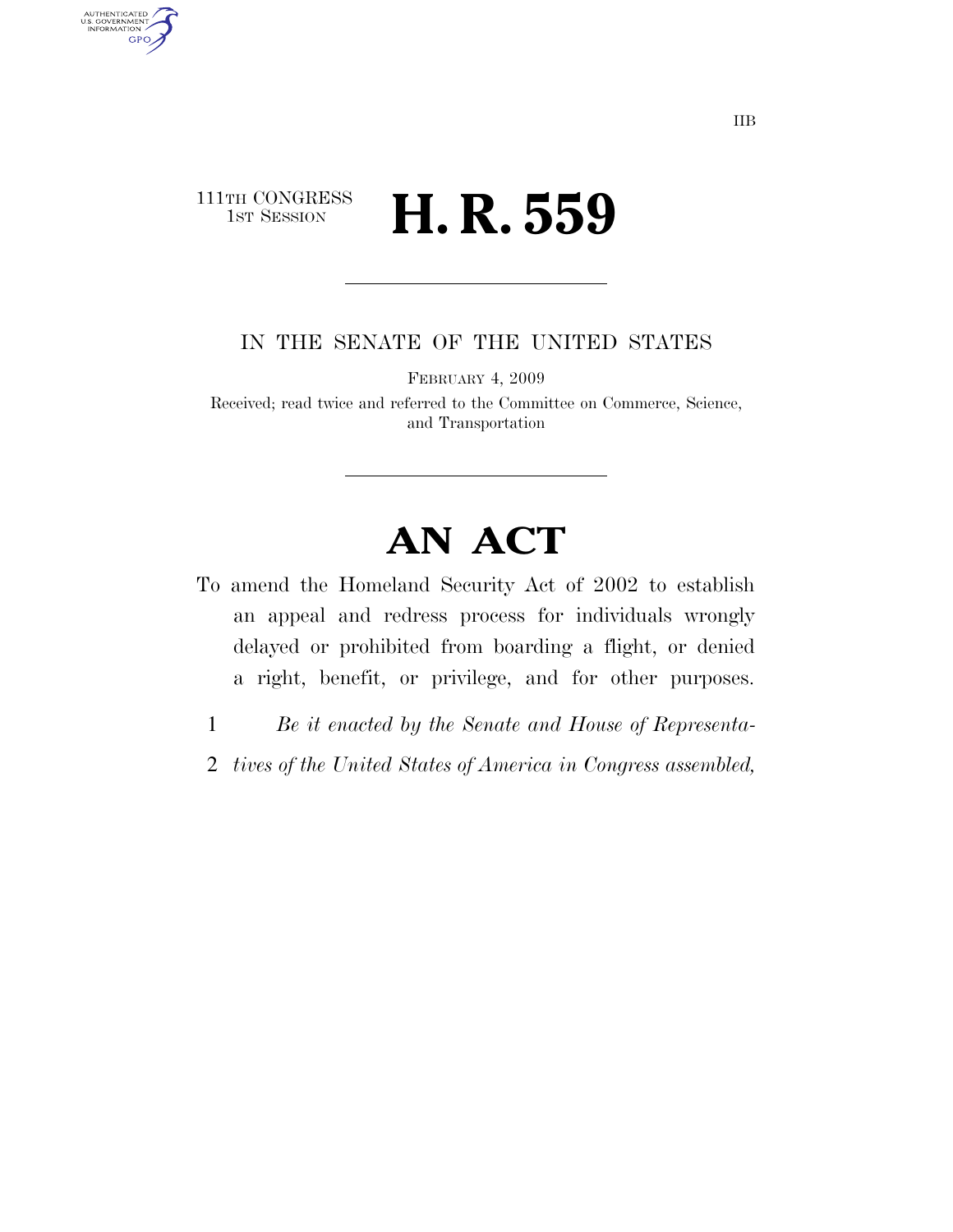## **SECTION 1. SHORT TITLE.**

 This Act may be cited as the ''Fair, Accurate, Secure, and Timely Redress Act of 2009'' or the ''FAST Redress Act of 2009''.

 **SEC. 2. ESTABLISHMENT OF APPEAL AND REDRESS PROC- ESS FOR INDIVIDUALS WRONGLY DELAYED OR PROHIBITED FROM BOARDING A FLIGHT, OR DENIED A RIGHT, BENEFIT, OR PRIVI-LEGE.** 

 (a) IN GENERAL.—Subtitle H of title VIII of the Homeland Security Act of 2002 (6 U.S.C. 451 et seq.) is amended by adding at the end the following new section: **''SEC. 890A. APPEAL AND REDRESS PROCESS FOR PAS- SENGERS WRONGLY DELAYED OR PROHIB- ITED FROM BOARDING A FLIGHT, OR DENIED A RIGHT, BENEFIT, OR PRIVILEGE.** 

17 ''(a) ESTABLISHMENT.—Not later than 30 days after the date of the enactment of this section, the Secretary shall establish a timely and fair process for individuals who believe they were delayed or prohibited from boarding a commercial aircraft or denied a right, benefit, or privi- lege because they were wrongly identified as a threat when screened against any terrorist watchlist or database used by the Transportation Security Administration (TSA) or any office or component of the Department.

26 "(b) OFFICE OF APPEALS AND REDRESS.—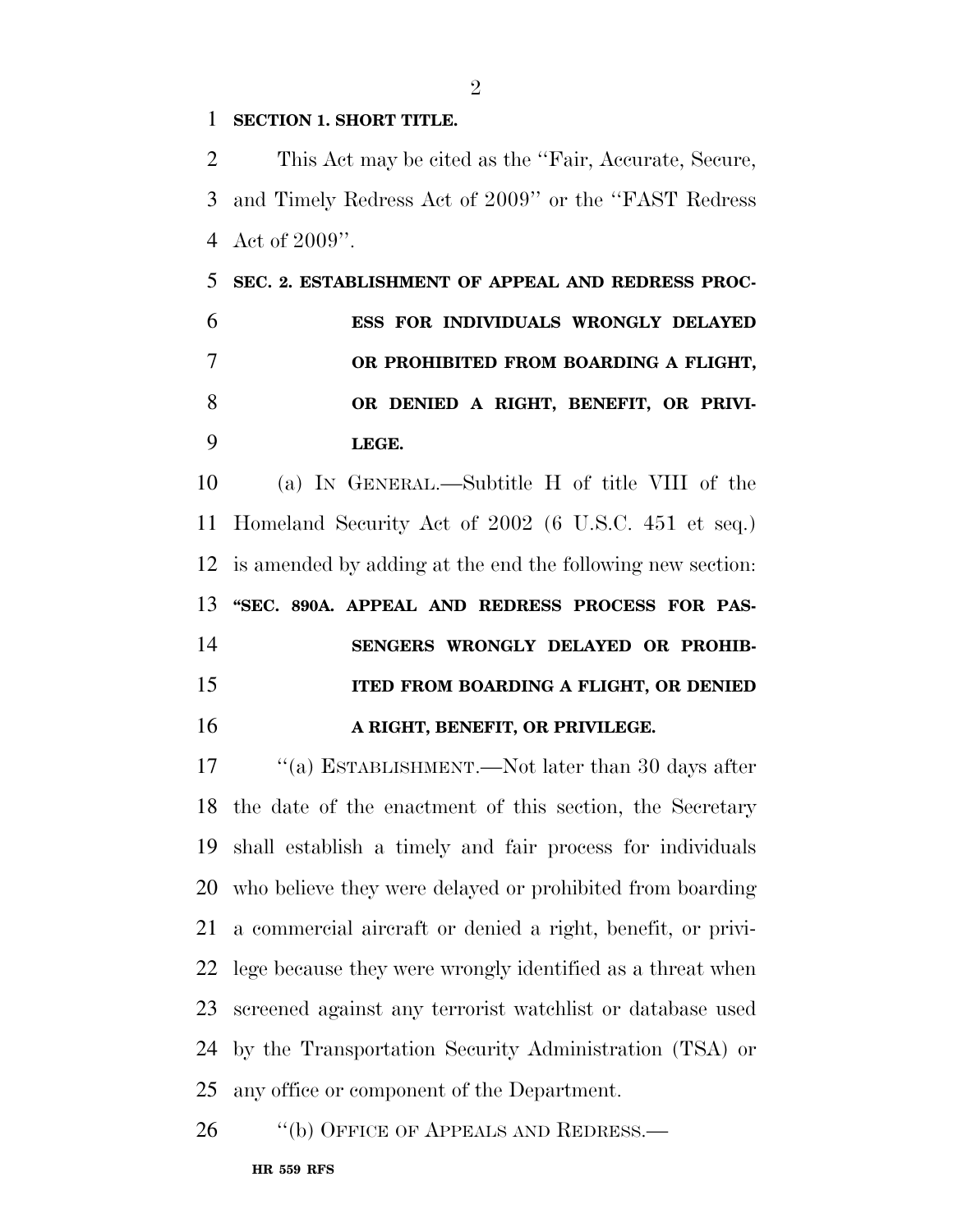$\frac{1}{1}$  ESTABLISHMENT. The Secretary shall es- tablish in the Department an Office of Appeals and Redress to implement, coordinate, and execute the process established by the Secretary pursuant to subsection (a). The Office shall include representa- tives from the TSA and such other offices and com- ponents of the Department as the Secretary deter-mines appropriate.

9 "(2) COMPREHENSIVE CLEARED LIST.—The process established by the Secretary pursuant to subsection (a) shall include the establishment of a method by which the Office, under the direction of the Secretary, will maintain and appropriately dis- seminate a comprehensive list, to be known as the 'Comprehensive Cleared List', of individuals who—

16  $\langle (A)$  were misidentified as an individual on any terrorist watchlist or database;

18 "(B) completed an approved Department of Homeland Security appeal and redress re- quest and provided such additional information as required by the Department to verify the in-dividual's identity; and

23  $\cdot$  (C) permit the use of their personally identifiable information to be shared between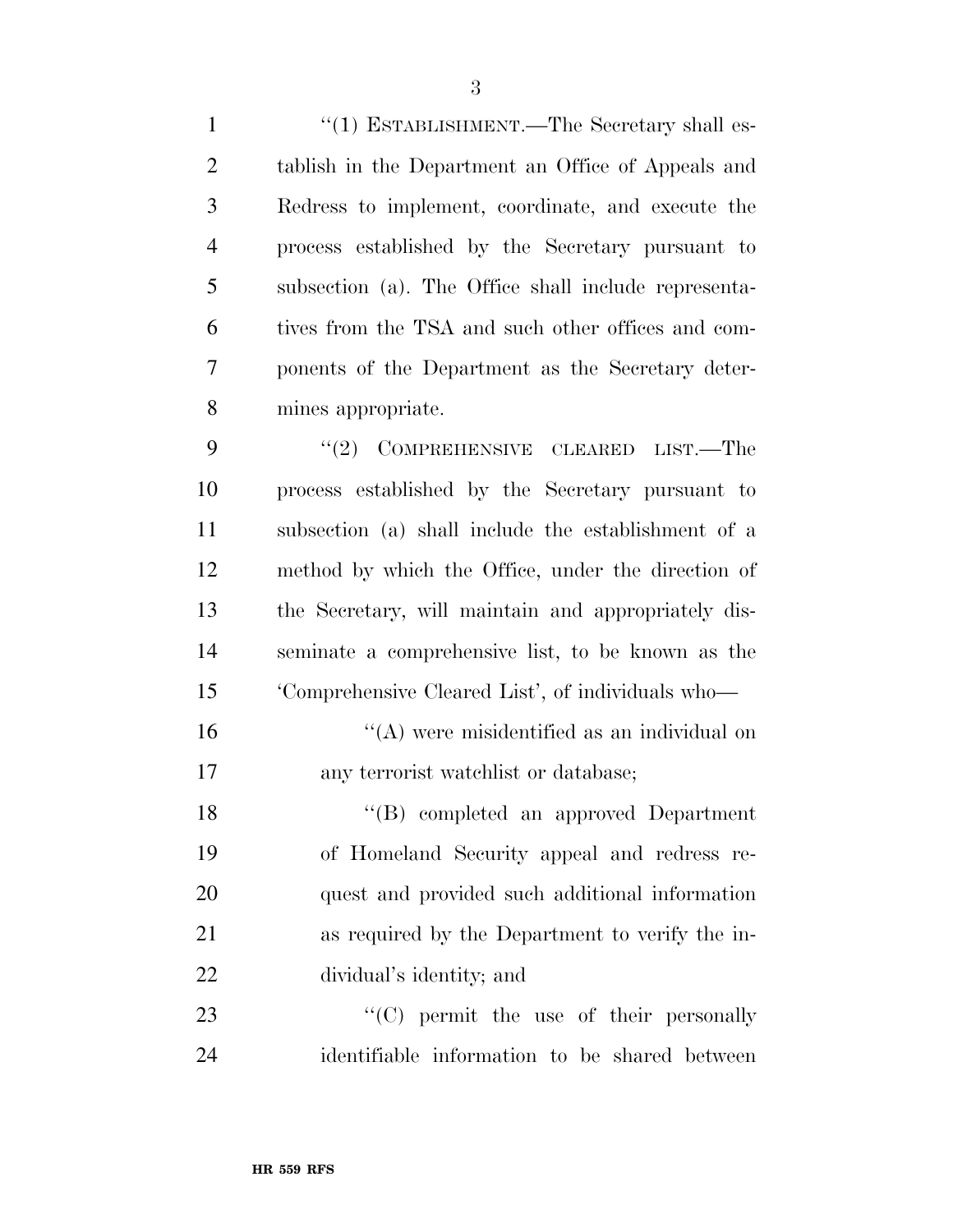| $\mathbf{1}$   | multiple Departmental components for purposes |
|----------------|-----------------------------------------------|
| $\overline{2}$ | of this section.                              |
| 3              | "(3) USE OF COMPREHENSIVE CLEARED             |
| $\overline{4}$ | LIST.                                         |
| 5              | "(A) IN GENERAL.—The Secretary shall—         |
| 6              | "(i) except as provided in subpara-           |
| $\overline{7}$ | graph (B), transmit to the TSA or any         |
| 8              | other appropriate office or component of      |
| 9              | the Department, other Federal, State,         |
| 10             | local, and tribal entities, and domestic air  |
| 11             | carriers and foreign air carriers that use    |
| 12             | any terrorist watchlist or database, the      |
| 13             | Comprehensive Cleared List and any other      |
| 14             | information the Secretary determines nec-     |
| 15             | essary to resolve misidentifications and im-  |
| 16             | prove the administration of the advanced      |
| 17             | passenger prescreening system and reduce      |
| 18             | the number of false positives; and            |
| 19             | "(ii) ensure that the Comprehensive           |
| 20             | Cleared List is taken into account by all     |
| 21             | appropriate offices or components of the      |
| 22             | Department when assessing the security        |
| 23             | risk of an individual.                        |
| 24             | "(B) TERMINATION.—                            |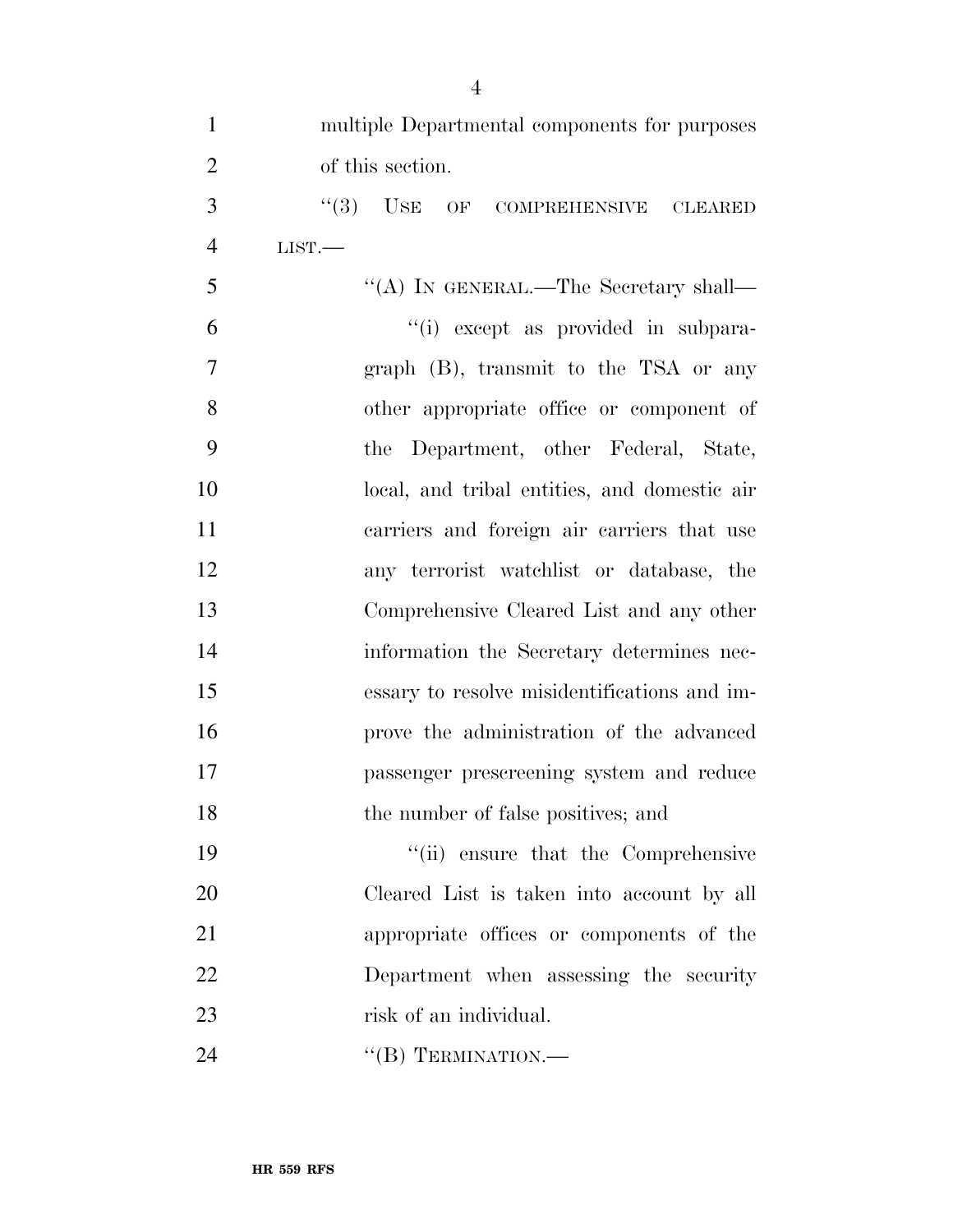| $\mathbf{1}$   | "(i) IN GENERAL.—The transmission              |
|----------------|------------------------------------------------|
| $\overline{2}$ | of the Comprehensive Cleared List to do-       |
| 3              | mestic air carriers and foreign air carriers   |
| $\overline{4}$ | under clause (i) of subparagraph $(A)$ shall   |
| 5              | terminate on the date on which the Fed-        |
| 6              | Government assumes<br>terrorist<br>eral        |
| $\overline{7}$ | watchlist or database screening functions.     |
| 8              | "(ii) WRITTEN NOTIFICATION TO CON-             |
| 9              | GRESS.—Not later than 15 days after the        |
| 10             | date on which the transmission of the          |
| 11             | Comprehensive Cleared List to the air car-     |
| 12             | riers referred to in clause (i) of this sub-   |
| 13             | paragraph terminates in accordance with        |
| 14             | such clause, the Secretary shall provide       |
| 15             | written notification to the Committee on       |
| 16             | Homeland Security of the House of Rep-         |
| 17             | resentatives and the Committee on Com-         |
| 18             | merce, Science, and Transportation and         |
| 19             | the Committee on Homeland Security and         |
| 20             | Governmental Affairs of the Senate of such     |
| 21             | termination.                                   |
| 22             | "(4) INTERGOVERNMENTAL EFFORTS.—The            |
| 23             | Secretary may—                                 |
| 24             | "(A) enter into memoranda of under-            |
| 25             | standing with other Federal, State, local, and |
|                |                                                |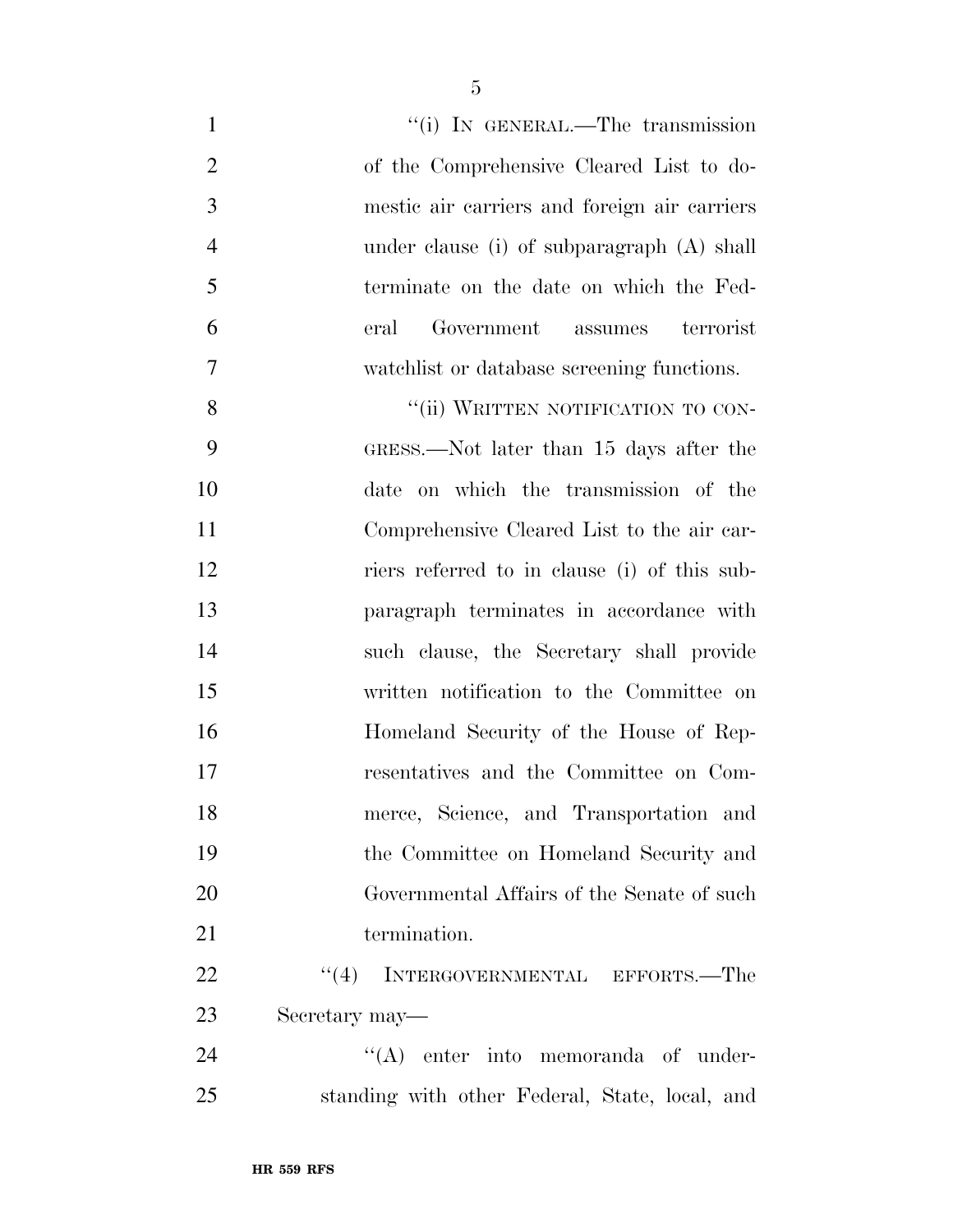| $\mathbf{1}$   | tribal agencies or entities, as necessary, to im-   |
|----------------|-----------------------------------------------------|
| $\overline{2}$ | prove the appeal and redress process and for        |
| 3              | other purposes such as to verify an individual's    |
| $\overline{4}$ | identity and personally identifiable information;   |
| 5              | and                                                 |
| 6              | "(B) work with other Federal, State, local,         |
| 7              | and tribal agencies or entities that use any ter-   |
| 8              | rorist watchlist or database to ensure, to the      |
| 9              | greatest extent practicable, that the Com-          |
| 10             | prehensive Cleared List is considered when as-      |
| 11             | sessing the security risk of an individual.         |
| 12             | "(5) HANDLING OF PERSONALLY IDENTIFIABLE            |
| 13             | INFORMATION.—The Secretary, in conjunction with     |
| 14             | the Chief Privacy Officer of the Department, shall— |
| 15             | " $(A)$ require that Federal employees of the       |
| 16             | Department handling personally identifiable in-     |
| 17             | formation of individuals (in this paragraph re-     |
| 18             | ferred to as 'PII') complete mandatory privacy      |
| 19             | and security training prior to being authorized     |
| 20             | to handle PII;                                      |
| 21             | $\lq\lq$ ensure that the information main-          |
| 22             | tained under this subsection is secured by          |
| 23             | encryption, including one-way hashing, data         |
| 24             | anonymization techniques, or such other equiva-     |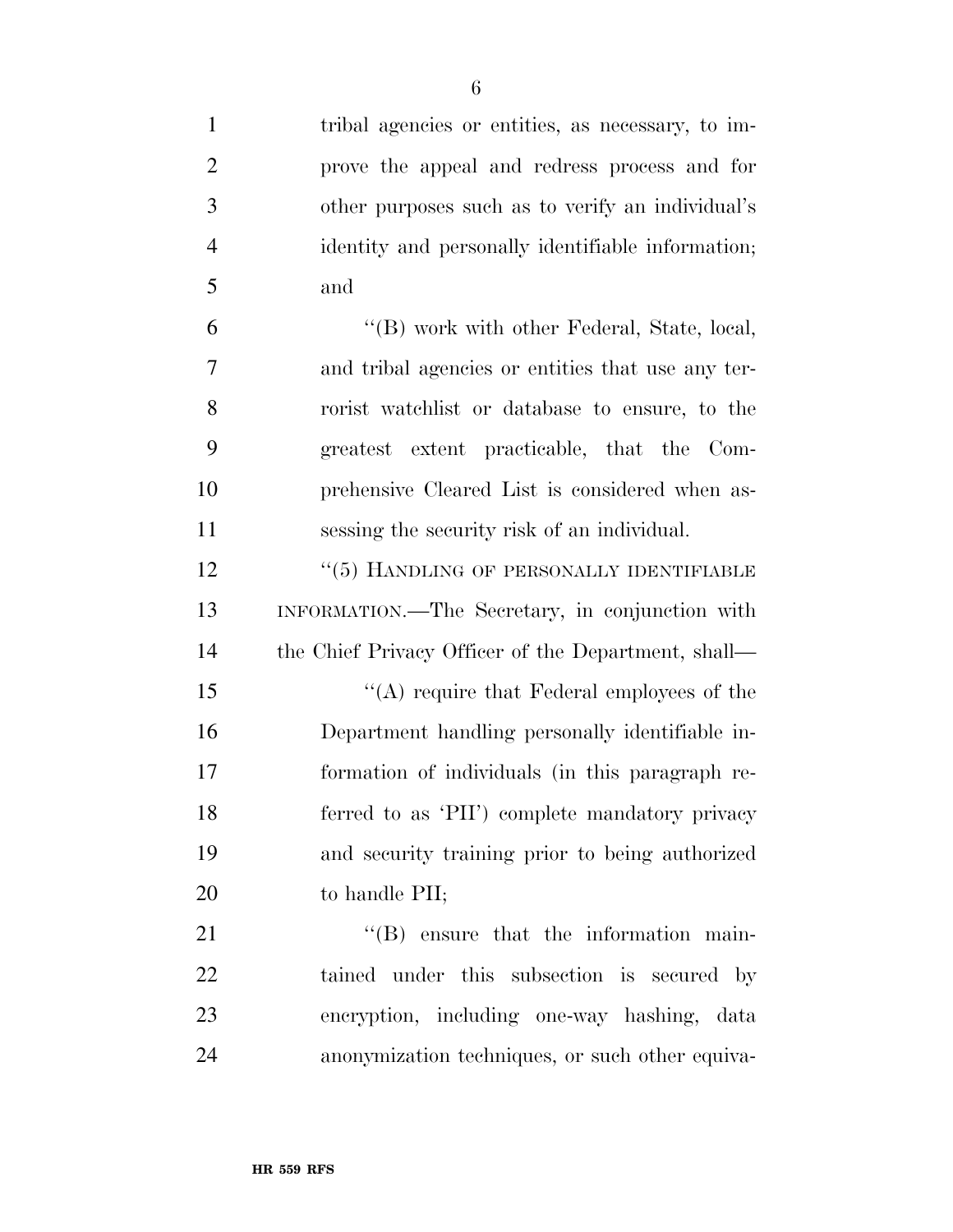| $\mathbf{1}$   | lent technical security protections as the Sec-  |
|----------------|--------------------------------------------------|
| $\overline{2}$ | retary determines necessary;                     |
| 3              | "(C) limit the information collected from        |
| $\overline{4}$ | misidentified passengers or other individuals to |
| 5              | the minimum amount necessary to resolve an       |
| 6              | appeal and redress request;                      |
| $\tau$         | $\lq\lq$ (D) ensure that the information main-   |
| 8              | tained under this subsection is shared or trans- |
| 9              | ferred via an encrypted data network that has    |
| 10             | been audited to ensure that the anti-hacking     |
| 11             | and other security related software functions    |
| 12             | perform properly and are updated as necessary;   |
| 13             | " $(E)$ ensure that any employee of the De-      |
| 14             | partment receiving the information maintained    |
| 15             | under this subsection handles such information   |
| 16             | in accordance with section $552a$ of title 5,    |
| 17             | United States Code, the Federal Information      |
| 18             | Security Management Act of 2002 (Public Law      |
| 19             | $107-296$ , and other applicable laws;           |
| 20             | $\lq\lq(F)$ only retain the information main-    |
| 21             | tained under this subsection for as long as      |
| 22             | needed to assist the individual traveler in the  |
| 23             | appeal and redress process;                      |
| 24             | $\lq\lq(G)$ engage in cooperative agreements     |
| 25             | with appropriate Federal agencies and entities,  |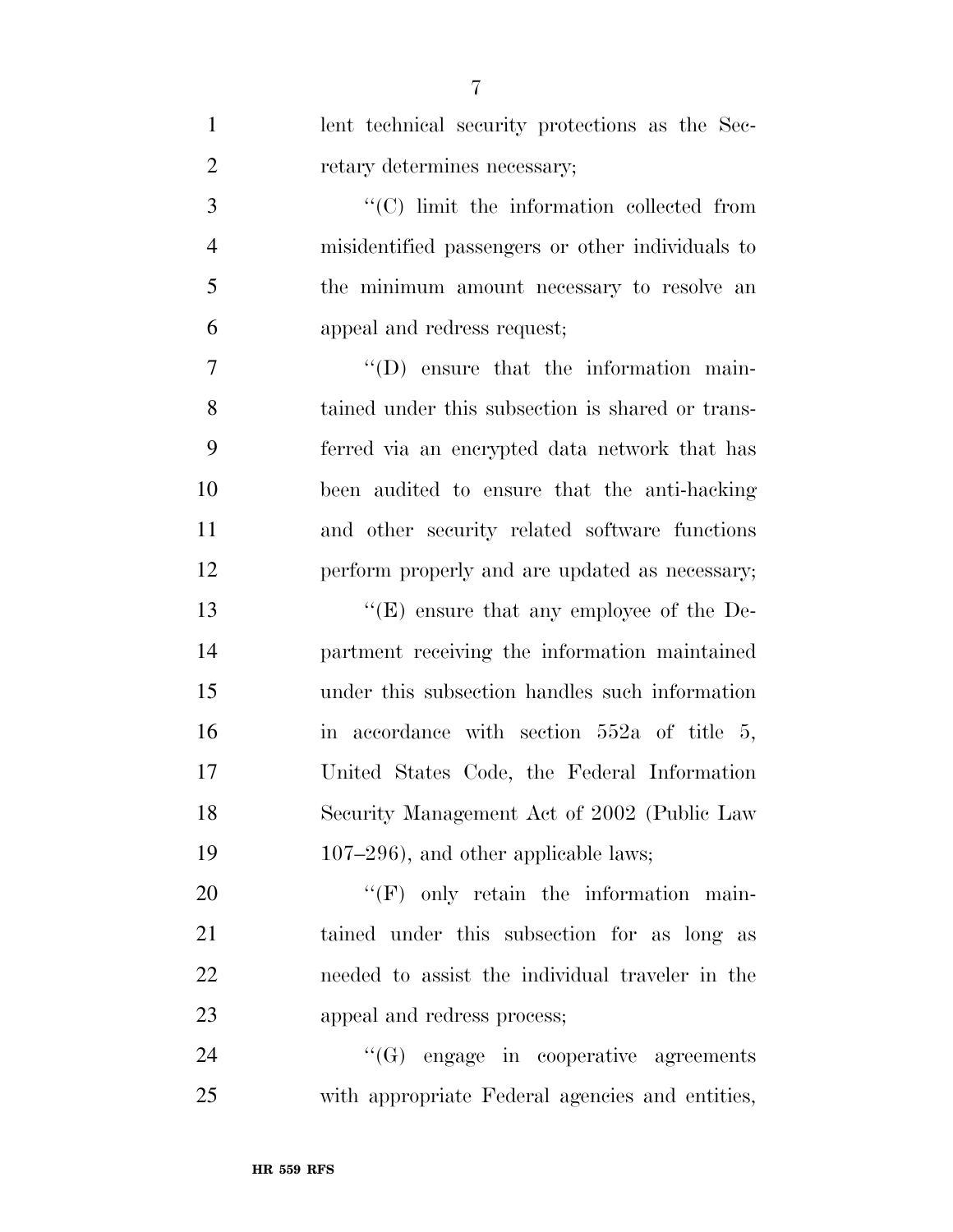| $\mathbf{1}$   | on a reimbursable basis, to ensure that legal    |
|----------------|--------------------------------------------------|
| $\overline{2}$ | name changes are properly reflected in any ter-  |
| 3              | rorist watchlist or database and the Com-        |
| $\overline{4}$ | prehensive Cleared List to improve the appeal    |
| 5              | and redress process and to ensure the most ac-   |
| 6              | curate lists of identifications possible (except |
| 7              | that section $552a$ of title 5, United States    |
| 8              | Code, shall not prohibit the sharing of legal    |
| 9              | name changes among Federal agencies and en-      |
| 10             | tities for the purposes of this section); and    |
| 11             | "(H) conduct and publish a privacy impact        |
| 12             | assessment of the appeal and redress process     |
| 13             | established under this section and transmit the  |
| 14             | assessment to the Committee on Homeland Se-      |
| 15             | curity of the House of Representatives, and the  |
| 16             | Committee on Commerce, Science, and Trans-       |
| 17             | portation and the Committee on Homeland Se-      |
| 18             | curity and Governmental Affairs of the Senate.   |
| 19             | INITIATION OF APPEAL AND REDRESS<br>(6)          |
| 20             | PROCESS AT AIRPORTS.—At each airport at which—   |
| 21             | "(A) the Department has a presence, the          |
| 22             | Office shall provide written information to air  |
| 23             | carrier passengers to begin the appeal and re-   |
| 24             | dress process established pursuant to subsection |
| 25             | $(a)$ ; and                                      |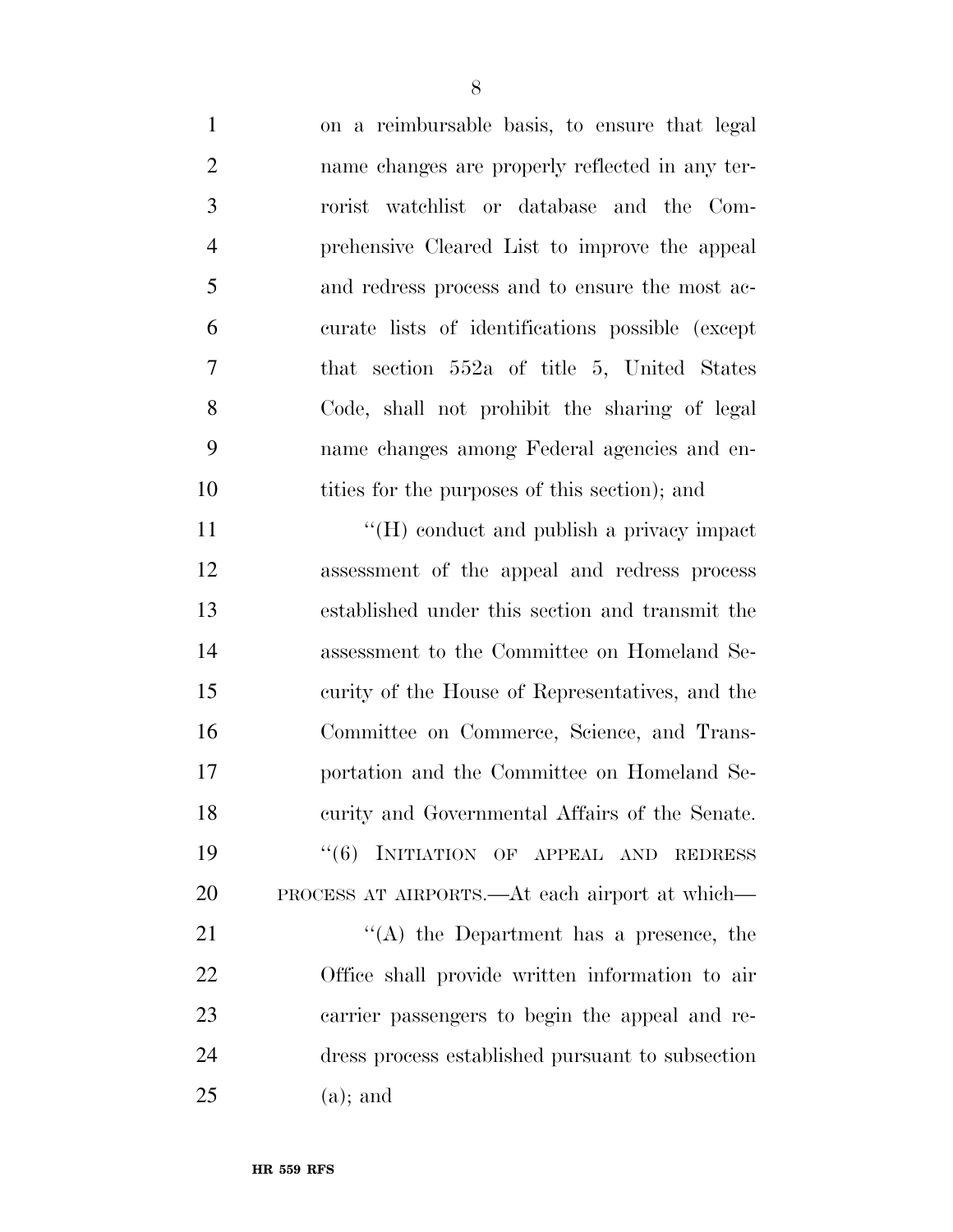''(B) the Department has a significant presence, provide the written information re- ferred to in subparagraph (A) and ensure a TSA supervisor who is trained in such appeal and redress process is available to provide sup- port to air carrier passengers in need of guid-ance concerning such process.

8 "(7) REPORT TO CONGRESS. Not later than 240 days after the date of the enactment of this sec- tion, the Secretary shall submit to the Committee on Homeland Security of the House of Representatives and the Committee on Commerce, Science, and Transportation and the Committee on Homeland Se- curity and Governmental Affairs of the Senate a re- port on the status of information sharing among users at the Department of any terrorist watchlist or database. The report shall include the following in-formation:

 $\langle (A) \rangle$  A description of the processes and the status of the implementation of this section to share the Comprehensive Cleared List with other Department offices and components and other Federal, State, local, and tribal authori- ties that utilize any terrorist watchlist or data-base.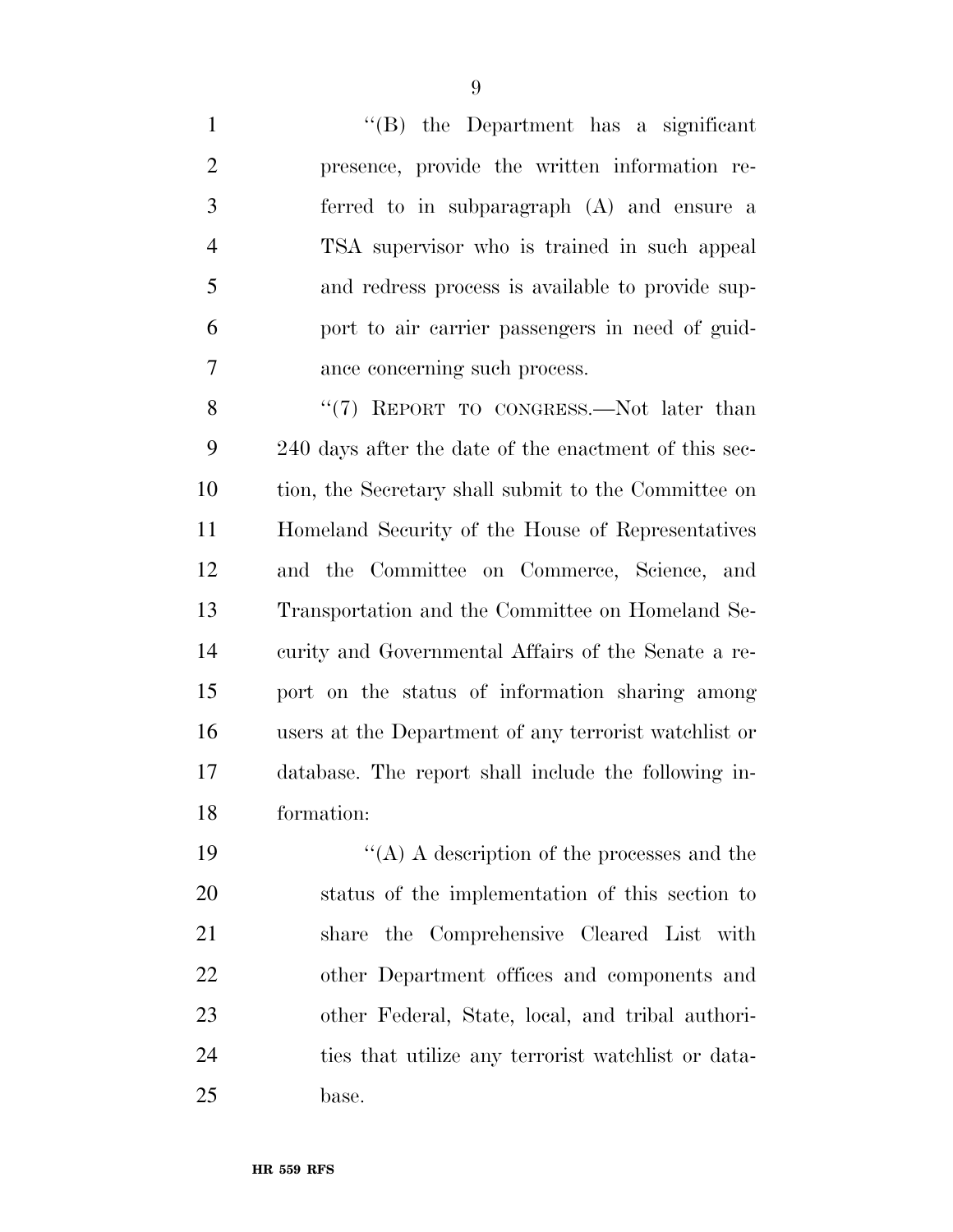1 ''(B) A description of the extent to which such other Department offices and components are taking into account the Comprehensive Cleared List. ''(C) Data on the number of individuals who have sought and successfully obtained re- dress through the Office of Appeals and Re- dress. 9 "'(D) Data on the number of individuals who have sought and were denied redress 11 through the Office of Appeals and Redress. 12 ''(E) An assessment of what impact infor- mation sharing of the Comprehensive Cleared List has had on misidentifications of individuals who have successfully obtained redress through 16 the Office of Appeals and Redress. 17 ''(F) An updated privacy impact assess-ment.

 ''(c) TERRORIST WATCHLIST OR DATABASE DE- FINED.—In this section, the term 'terrorist watchlist or database' means any terrorist watchlist or database used by the Transportation Security Administration or any of- fice or component of the Department of Homeland Secu-rity or specified in Homeland Security Presidential Direc-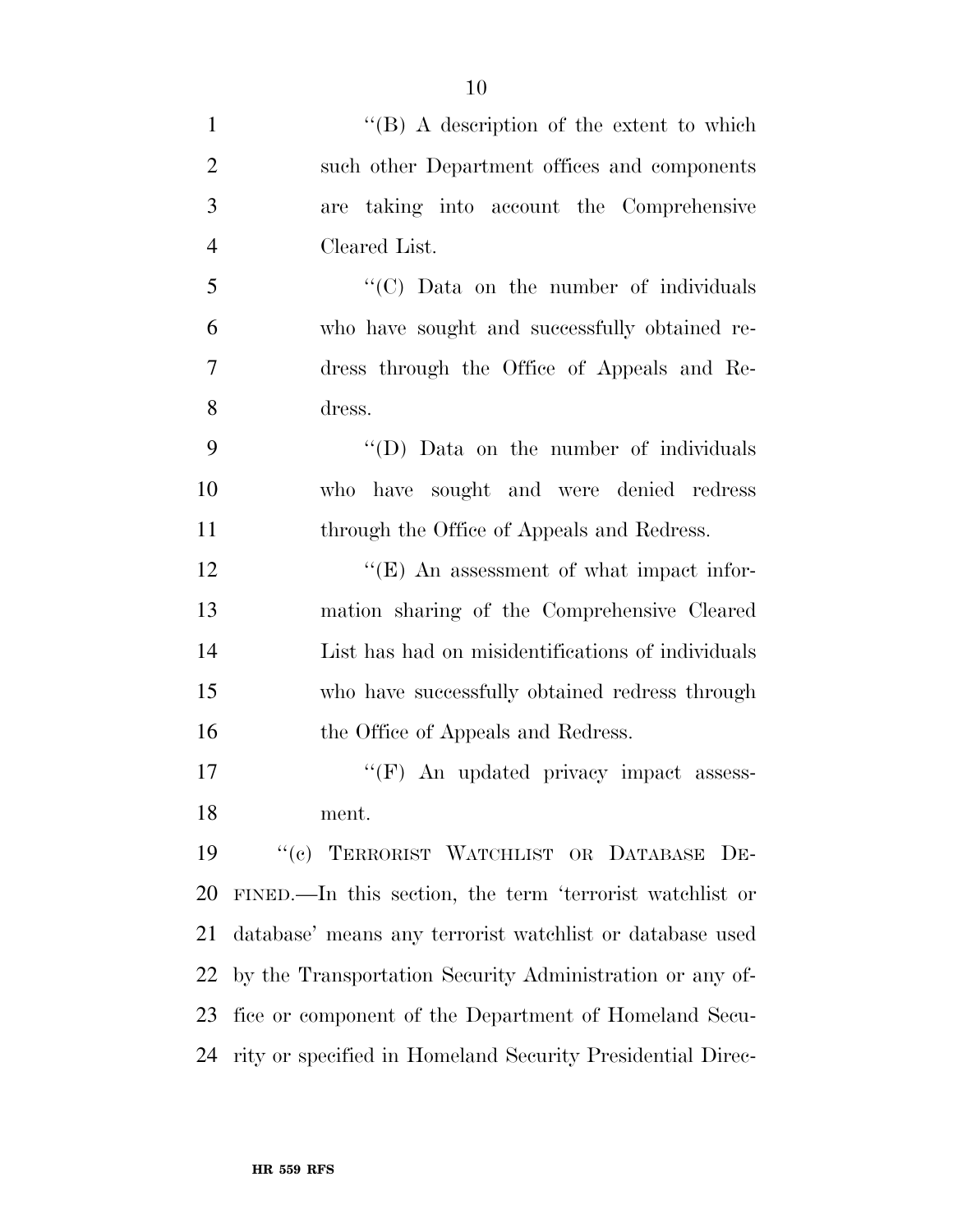| $\overline{2}$ | section.".                                                 |
|----------------|------------------------------------------------------------|
| 3              | (b) INCORPORATION OF SECURE FLIGHT.—Section                |
| $\overline{4}$ | $44903(j)(2)$ of title 49, United States Code, is amended— |
| 5              | $(1)$ in subparagraph $(C)(iii)$ —                         |
| 6              | (A) by redesignating subclauses<br>(II)                    |
| $\overline{7}$ | through (VII) as subclauses (III) through                  |
| 8              | (VIII), respectively; and                                  |
| 9              | (B) by inserting after subclause (I) the fol-              |
| 10             | lowing new subclause:                                      |
| 11             | $\lq$ (II) ensure, not later than 30                       |
| 12             | days after the date of the enactment                       |
| 13             | of the FAST Redress Act of 2009,                           |
| 14             | that the procedure established under                       |
| 15             | subclause (I) is incorporated into the                     |
| 16             | appeals and redress process estab-                         |
| 17             | lished under section 890A of the                           |
| 18             | Homeland Security Act of 2002;";                           |
| 19             | $(2)$ in subparagraph $(E)(iii)$ , by inserting before     |
| <b>20</b>      | the period at the end the following: ", in accordance      |
| 21             | with the appeals and redress process established           |
| 22             | under section 890A of the Homeland Security Act of         |
| 23             | $2002$ "; and                                              |

(3) in subparagraph (G)—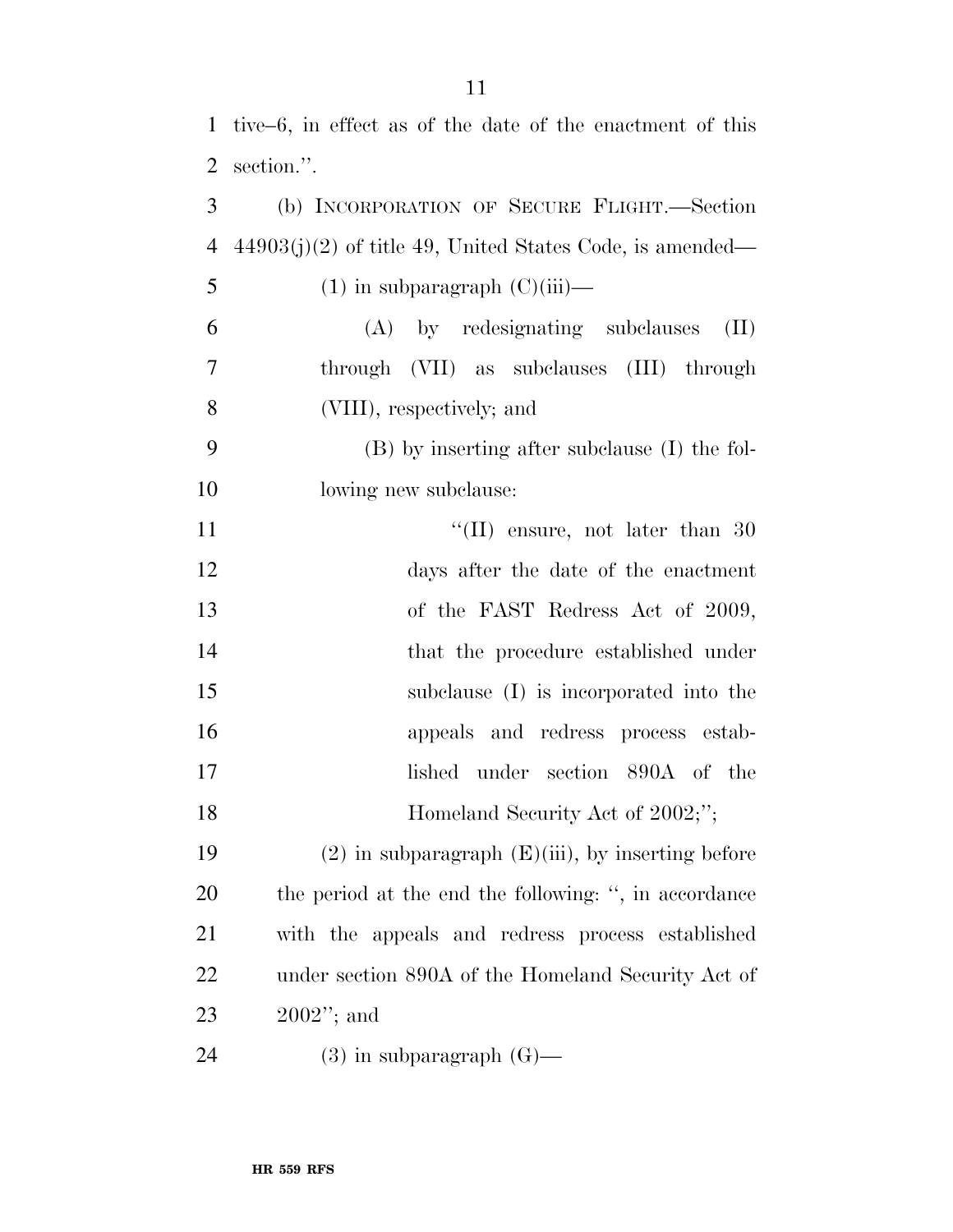(A) in clause (i), by adding at the end the following new sentence: ''The Assistant Sec- retary shall incorporate the process established pursuant to this clause into the appeals and re- dress process established under section 890A of the Homeland Security Act of 2002.''; and (B) in clause (ii), by adding at the end the following new sentence: ''The Assistant Sec- retary shall incorporate the record established and maintained pursuant to this clause into the Comprehensive Cleared List established and maintained under such section 890A.''. (c) CONFORMING AMENDMENT.—Title 49, United States Code, is amended by striking section 44926 (and the item relating to such section in the analysis for chap- ter 449 of title 49). (d) CLERICAL AMENDMENT.—Section 1(b) of the Homeland Security Act of 2002 (6 U.S.C. 101(b)) is amended by adding after the item relating to section 890

the following new item: